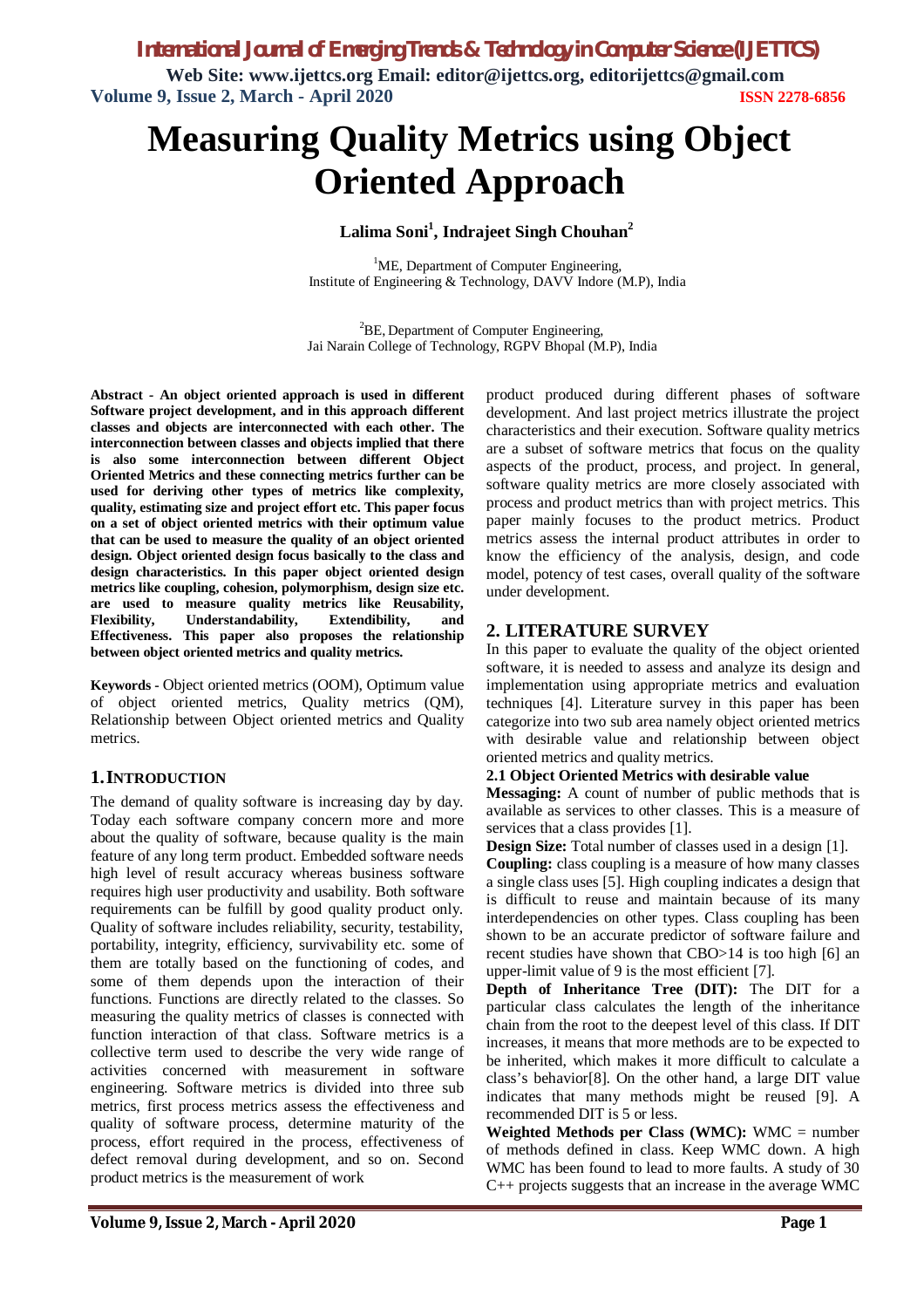**Web Site: www.ijettcs.org Email: editor@ijettcs.org, [editorijettcs@gmail.com](mailto:editorijettcs@gmail.com)  Volume 9, Issue 2, March - April 2020 ISSN 2278-6856**

increases the density of bugs and decreases quality. High value of WMC indicates the class is more complex than that of low values. So class with less WMC is better. The study suggests "optimal" use for WMC but doesn't tell what the optimum range is [10].

**Cohesion:** Cohesion refers to how closely the operations in a class are related to each other. A lower value means higher cohesion between class data and methods. High cohesion indicates good class subdivision. Lack of cohesion or low cohesion increases complexity [11].

**Encapsulation:** Information hiding gives rise to encapsulation in object-oriented languages. The following two encapsulation measures are contained in the MOOD metrics suite [6][7][20].

#### *Attribute Hiding Factor (AHF)*

The Attribute Hiding Factor measures the invisibilities of attributes in classes. The invisibility of an attribute is the percentage of the total classes from which the attribute is not visible. It is desirable for the AHF to have a large value**.** 

#### *Method Hiding Factor (MHF)*

The Method Hiding Factor measures the invisibilities of methods in classes. The invisibility of a method is the percentage of the total classes from which the method is not visible. MHF should have a large value.

**Inheritance:** A measure of "is  $-a$ " relationship between classes [1]. Inheritance occurs in all levels of a class hierarchy. The two metrics used to measure the amount of inheritance are the depth and breadth of the inheritance hierarchy [12].

**Composition:** It measures the "part-of", "has", "consistof" or "part-whole" relationship, which are aggregation relationships in an object –oriented design [1].

**Abstraction:** Abstraction is a measure of the generalization-specialization aspect of the design [1]. Classes in a design which have one or more descendants exhibit this property of abstraction. Greater the number of descendants, the greater the likelihood of improper abstraction of the parent class. If a class has a large number of children, it may be a case of misuse of sub classing [5][13][14].

**CCComplexity:** Complexity is a measure of the degree of difficulty in understanding and comprehending the internal and external structure of classes and their relationships [1]. Cyclomatic complexity, defined by Thomas McCabe, it is easy to understand and calculate, and it gives useful results. This metric considers the control logic in a procedure. It is a measure of structural complexity.Cyclomatic complexity defined by

#### **CC = Number of decisions + 1.**

Here Decisions are caused by conditional statements. Low complexity is desirable [15].

**Polymorphism**: Polymorphism is the ability of an object to take on many forms. The most common use of polymorphism in OOP occurs when a parent class reference is used to refer to a child class object. any Java object that can pass more than one IS-A test is considered to be polymorphic. Polymorphism arises from inheritance. Binding (usually at run time) a common message call to one of several classes (in the same hierarchy) is supposed to reduce complexity and to allow refinement of the class

hierarchy without side effects. On the other hand, to debug such a hierarchy, by tracing the control flow, this same polymorphism would make the job harder. Therefore, polymorphism ought to be bounded within a certain range [1][16].

| <b>Table 1:</b> Desitable value of inetrics |                        |
|---------------------------------------------|------------------------|
| <b>Metrics</b>                              | <b>Desirable Value</b> |
| Number of classes                           | High                   |
| Coupling                                    | Low                    |
| Depth of Inheritance                        | Low                    |
| Weighted Methods Per Class                  | Low                    |
| Lack of Cohesion                            | Low                    |
| Encapsulation (AHF+MHF)                     | High                   |
| Complexity                                  | .ow                    |

**Table 1:** Desirable value of metrics

#### **2.2 Relationship between Object Oriented Metrics and Quality Metrics**

The relationship between object oriented metric (OOM) and quality metrics (QM) can be driven by the following formula.

*1.Reusability:* The ability to reuse relies in an essential way on the ability to build larger things from smaller parts, and being able to identify commonalities among those parts. Formula for reusability is given below [1][5].

*Reusability formula = (-0.25\*coupling) + (0.25\*cohesion) + (0.5\*messaging) + (0.5\*design size)* 

*2.Flexibility:* The ease with which a system or component can be modified for use in applications or environments other than those for which it was specifically designed [1][17].

*Flexibility formula = (0.25\*encapsulation) - (0.25\*coupling) + (0.5\*composition) + (0.5\*polymorphism)*

*3.Understandability:* The capability of the component to enable the user (system developer) to understand whether the component is suitable, and how it can be used for particular tasks and conditions of use [1][18].

*Understandability formula = (-0.33\*abstraction) + (0.33\*encapsulation) - (0.33\*coupling) + (0.33\*cohesion) - (0.33\*polymorphism) - (0.33\*complexity) - (0.33\*design size)*

*4.Extendibility:* It is a systemic measure of the ability to extend a system and the level of effort required to implement the extension [1][19].

*Extendibility formula = (0.5\*Abstraction) - (0.5\*coupling) + (0.5\*inheritance) + (0.5\*polymorphism)* 

*5.Effectiveness:* The degrees to which objectives are achieved and the extent to which targeted problems are solved [1][5].

*Effectiveness formula = (0.2\*abstraction) + (0.2\*encapsulation) + (0.2\*composition) + (0.2\*inheritance) + (0.2\*polymorphism)* 

# **3. PROPOSED APPROACH**

In earlier work quality measurement of any Java project is find out the current OOM values. And using those OOM values it is derived the QM. In this paper the proposed approach is more focus to the optimum value of OOM. It will find out the current status of project and can be compared by optimum OOM value and identified if things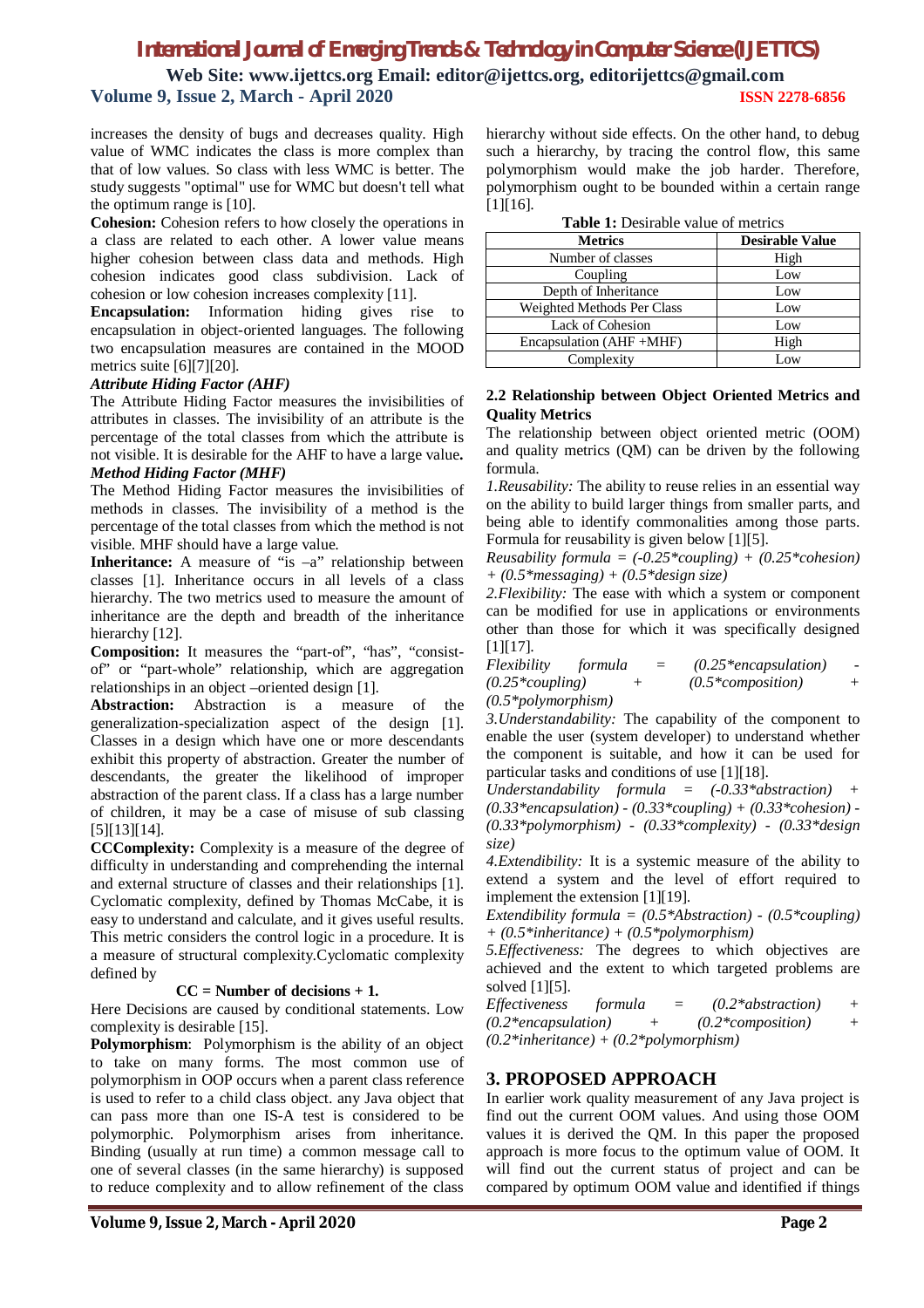**Web Site: www.ijettcs.org Email: editor@ijettcs.org, [editorijettcs@gmail.com](mailto:editorijettcs@gmail.com)  Volume 9, Issue 2, March - April 2020 ISSN 2278-6856**

need to be improved which makes calculation of QM more efficient. So this paper express the idea about to measure OOM of Java classes which will be compared with optimal OOM values and after this it will calculate the QM using OOM.

**Goal:** Measuring quality metrics of Java classes using object oriented metrics.

**Hypothesis:** Twelve object oriented metrics are calculated for each classes present in java project. And based on that value quality will be calculated. Our approach consists of three steps which cover whole system.

- 1. Accepting Java project input file, and extracting all the keywords (variables, methods etc).
- 2. Using those keywords calculating the object oriented metrics.
- 3. Using object oriented metrics calculating the quality metric for classes.

In this paper we proposed a novel approach to find better quality metrics using compared object oriented metrics value for any Java class. Our approach implemented in future and shows the expected outcomes in near future.

# **4. CONCLUSION**

This paper presents an idea how to get better quality metrics using optimal object oriented metrics value. It is helpful for the developers to check which OOM is optimal for quality of class.it helps to assist quality metrics before the deployment phase which improve the performance of product.

## **References**

[1] Mythili Thirugnanam and Swathi.J.N. "Quality Metrics

Tool for Object Oriented Programming" International Journal of Computer Theory and Engineering, Vol. 2, No. 5, October, 2010 1793-8201.

[2] B. Kitchenham and S. Pfleeger, "Software quality: the

elusive target", Software, IEEE, vol. 13, no. 1, pp. 12– 21, 1996.

- [3] C. Neelamegam ,Dr. M. Punithavalli "A Survey Object Oriented Quality Metrics" Global Journal of Computer Science and Technology.
- [4] Sherif M. Yacoub, Hany H. Ammar, and T. Robinson,

"Dynamic Metrics for Object Oriented Designs". Dept. of Comput. Sci. & Electr. Eng., Morgantown, WV In proceeding of: 6th IEEE International software metrics Symposium (METRICS 1999), 4-6 November 1999, Boca Raton, FL, US

[5] Chidamber, S. R. & Kemerer, C. F. (1994). A Metrics

Suite for Object Oriented Design (IEEE Transactions on Software Engineering, Vol. 20, No. 6). Retrieved May 14, 2011, from the University of Pittsburgh web site: Available:

<http://www.pitt.edu/~ckemerer/CK%20research%20pa> pers/MetricForOOD\_ChidamberKemerer94.pdf

- [6] Houari A. Sahraoui, Robert Godin, Thierry Miceli: "Can Metrics Help Bridging the Gap Between the Improvement of OO Design Quality and Its Automation?" Available: <http://www.iro.umontreal.ca/~sahraouh/papers/ICSM> 00.pdf
- [7] Shatnawi, R. (2010). A Quantitative Investigation of the Acceptable Risk Levels of Object-Oriented Metrics in

Open-Source Systems (IEEE Transactions on Software Engineering, Vol. 36, No. 2).

- [8] Daniela Glasberg, Khaled El Emam, Walcelio Melo, Nazim Madhavji: Validating Object-Oriented Design Metrics on a CommercialJava Application. 2000. Available: [http://iit-iti.nrc-cnrc.gc.ca/iit-publications](http://iit-iti.nrc-cnrc.gc.ca/iit-publications-)iti/docs/NRC-44146.pdf
- [9] Muktamyee Sarker, Jurgen Borstler "An overview of Object Oriented Design Metrics".Department of Computer Science, Umeå University, Sweden, June 23, 2005
- [10] Misra & Bhavsar: "Relationships Between Selected Software Measures and Latent Bug-Density": Guidelines for Improving Quality. Springer-Verlag 2003.
- [11] An introduction of OOM, Available: <http://agile.csc.ncsu.edu/SEMaterials/OOMetrics.ht> m
- [12] Abreu, F. B. e., "The MOOD Metrics Set," presented at ECOOP '95 Workshop on Metrics, 1995.
- [13] Daniel Rodriguez Rachel Harrison "An Overview of Object-Oriented Design Metrics" RUCS/2001/TR/A March 2001.
- [14] Seyyed Mohsen Jamali " Object Oriented Metrics(A Survey Approach)". Department of Computer Engineering Sharif University of Technology January 2006 Tehran Iran
- [15] Cyclomatic Complexity Available: <http://www.aivosto.com/project/help/pm> complexity.html
- [16] Prof. Jubair J. Al-Ja'afer, Khair Eddin M. Sabir "Metrics for object oriented design (MOOD) to assess Javaprograms". Available: [http://www.cas.mcmaster.ca/~sabrike/wp](http://www.cas.mcmaster.ca/~sabrike/wp-)content/uploads/2008/02/acit2004.pdf
- [17] IEEE.Standard Glossary of Software Engineering Terminology 610.12-1990, Vol. 1. LosAlamitos: IEEE Press, 1999.
- [18] Manuel F. Bertoa and Antonio Vallecillo "Usability metrics for software components". Dpto. Lenguajes y Ciencias de la Computación. Universidad de Málaga.
- [19] Vibhash Yadav, Raghuraj Singh "Validating Extendibility of the Object-Oriented Software using Fuzzy Computing Techniques" International Journal of Computer Applications (0975 –8887) Volume 65– No.25, March 2013.